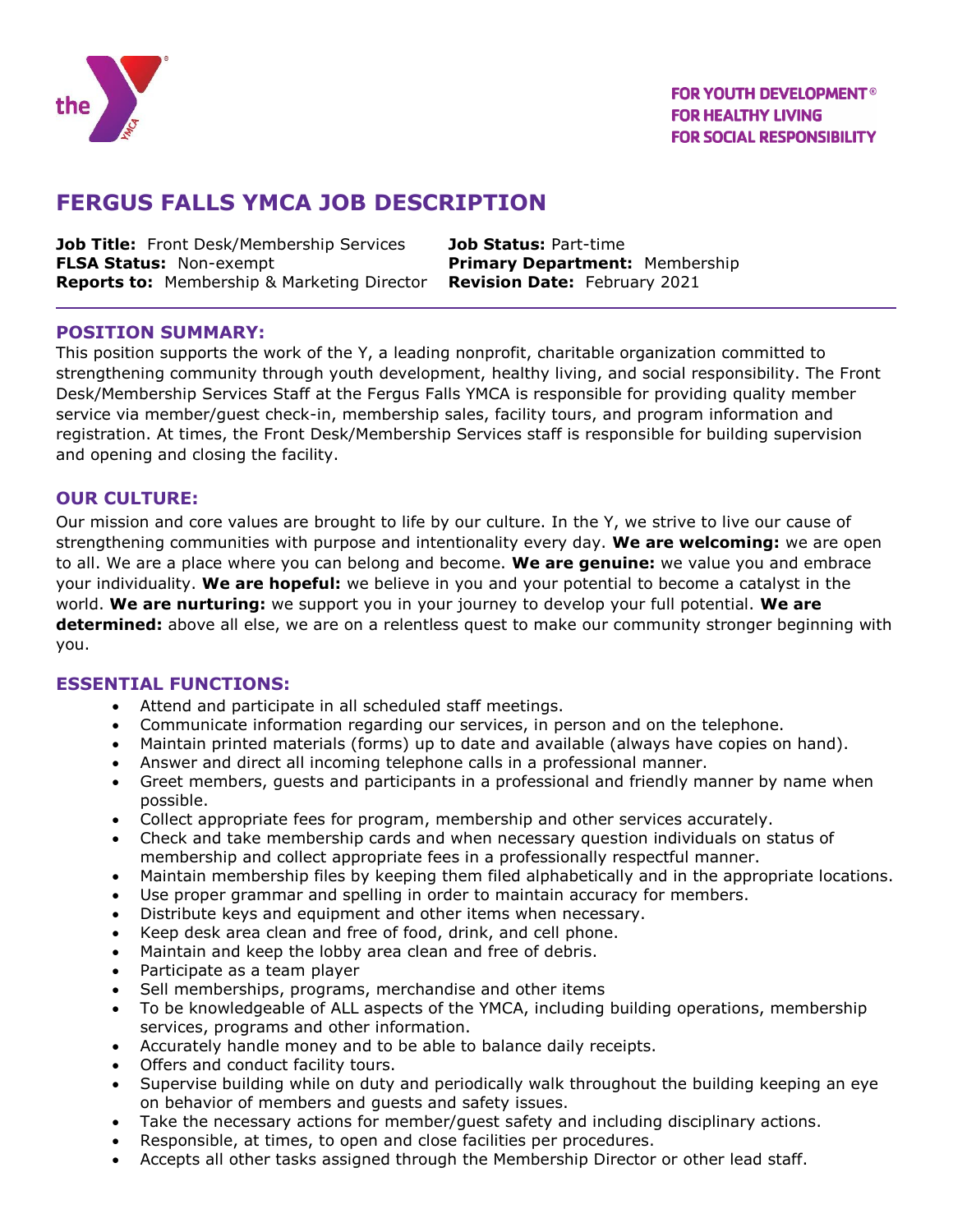- Build meaningful relationships with members, guests and other YMCA staff. Interact in a positive manner at all times and get to know members on a first name basis.
- The incumbent must be able to fulfill the above job requirements by purposefully and seamlessly challenging her/himself and others to accept and demonstrate the positive values of Caring, Honesty, Respect, and Responsibility.
- Must observe 1 class offered every six months in order to better answer questions and sell programs. (Do not need to take class; Must observe *different* class offerings each time)
- Must follow the policies set forth in the Employee Handbook.
- Other duties as assigned by supervisor.

# **LEADERSHIP COMPETENCIES:**

- Values
- **Inclusion**
- Communication
- Emotional Maturity

# **WORK ENVIRONMENT & PHYSICAL DEMANDS:**

The physical demands described here are representative of those that must be met by an employee to successfully perform the essential functions of this job. Reasonable accommodations may be made to enable individuals with disabilities to perform the essential functions.

- The employee must be able to work in a face-paced environment.
- Physical ability to move about the building to give tours along with other duties requiring minimal physical exertion.
- Abilities as follows: climb stairs, bend, stoop, kneel, twist, reach with hands, sit, stand for extended periods of time, walk, shovel snow, lift and/or move up to 30 pounds, talk, hear, and have visual acuity.
- Comfort level use of computers.
- The employee frequently is required to sit and reach, and must be able to move around the work environment.
- The noise level in the work environment is usually moderate but varies.

# **QUALIFICATIONS:**

- Excellent interpersonal and problem solving skills.
- Previous customer service, sales, or related experience.
- Basic knowledge of computers.
- Basic math skills and ability to accurately handle money.
- Ability to multi-task.
- Must be detail oriented.
- Must be able to pass a background check.
- Within 30 days of hire, completion of Child Abuse Prevention, CPR/First Aid/AED, Blood borne Pathogens training, and other training.
- Ability to relate effectively to diverse groups of people from all social and economic segments of the community.
- Must be flexible, have mental ability to make sound judgements, deal with stressful situations and customer concerns, and willing to work in a multi-discipline setting.

# **ADDITIONAL ELIGIBILITY QUALIFICATIONS**

If 18 or over, must be able to successfully pass a background check.

# **EEO STATEMENT:**

The Fergus Falls Area Family YMCA (the Y) provides equal employment opportunities (EEO) to all employees and applicants for employment without regards to race, color, religion, sex, national origin, age, disability or genetics. In addition to federal law requirements, the Y complies with applicable state and local laws governing nondiscrimination in employment in every location in which the company has